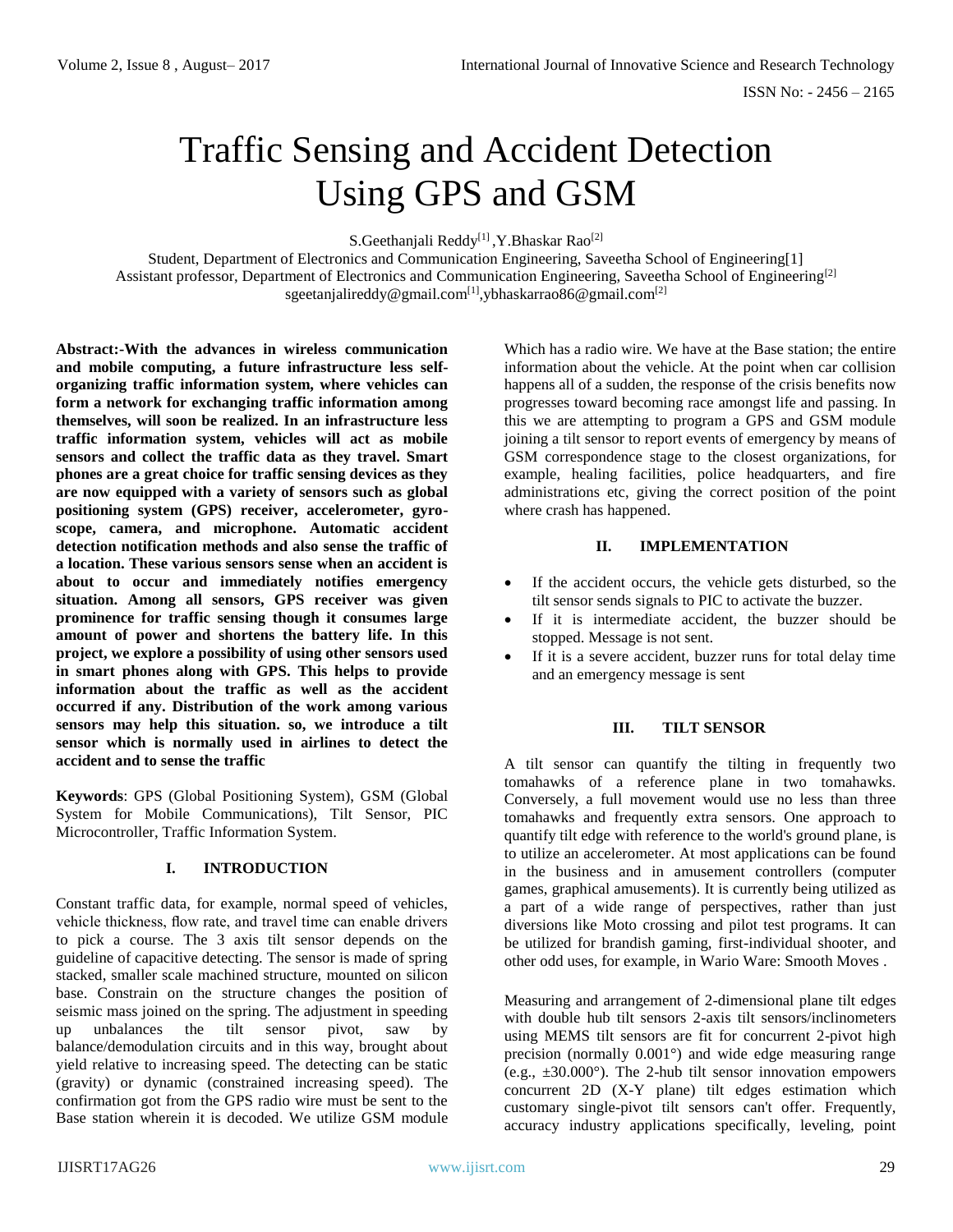estimation/arrangement and surface evenness profiling undertakings basically include 2-dimensional planes instead of single-axis.



#### **IV. GPS**

L80 GPS module with an implanted radio wire (15mmx15mmx4mm) and LNA brings elite of MTK situating motor to the mechanical applications. It can accomplish the business' most elevated amount of affectability, exactness and TTFF with the least power utilization in a little impression sans lead bundle. With 66 look stations and 22 concurrent following stations, it secures and tracks satellites in the most limited time even at indoor flag level. The implanted glimmer memory gives ability to clients to store some valuable route information and considers future updates.

L80 module joins with many propelled highlights including EASY, AIC, LOCUS, Always Locate TM and Antenna Supervisor. These components are helpful to quicken TTFF, enhance affectability, spare utilization and recognize radio wire status for GPS framework. The module bolsters different area, route and modern applications including self-governing GPS, SBAS (counting WAAS, EGNOS, MSAS, and GAGAN), QZSS, and AGPS. L80 disentangles the gadget's plan and cost in view of inserted Patch Antenna and LNA. Besides, L80 not just backings programmed reception apparatus exchanging capacity, which can accomplish exchanging between outer dynamic receiving wire and inner

fixed radio wire additionally underpins outside dynamic receiving wire recognition and short insurance. The identification and notice of various outside dynamic receiving wire status will be appeared in the NMEA message including outer dynamic radio wire association, open circuit for reception apparatus and receiving wire lack. So host can inquiry the outer dynamic receiving wire status auspicious and advantageously.

## **V. GSM**

A GSM module is a chip or circuit that will be utilized to set up correspondence between a cell phone or a processing machine and a GSM framework. The modem (modulatordemodulator) is a basic part here. These modules comprises of a GSM module or GPRS modem fueled by a power supply circuit and correspondence interfaces (like RS-232, USB 2.0, and others) for PC. A GSM modem can be a devoted modem gadget with a serial, USB or Bluetooth association, or it can be a cell phone that gives GSM modem abilities. A GSM module or GPRS modules are like modems, however there's one distinction: A GSM/GPRS Modem is an outer gear, though the GSM/GPRS module is a module that can be coordinated inside a hardware. It is an implanted bit of equipment. A GSM is a versatile component, then again, is a total framework in itself with inserted processors that are committed to give an interface between the client and the portable system.

#### **VI. PIC MICRO CONTROLLER**

The PIC microcontroller PIC16F877A is a standout amongst the most famous microcontrollers in the business. This controller is extremely advantageous to utilize, the coding or programming of this controller is additionally less demanding. One of the fundamental points of interest is that it can be compose delete whatever number circumstances as could reasonably be expected on the grounds that it utilize FLASH memory innovation. It has an aggregate number of 40 pins and there are 33 pins for information and yield. PIC16F877A is utilized as a part of numerous pic microcontroller ventures. PIC16F877A additionally have numerous application in advanced gadgets circuits.

PIC16f877a discovers its applications in countless. It is utilized as a part of remote sensors, security and wellbeing gadgets, home mechanization and in numerous modern instruments. An EEPROM is likewise included in it which makes it conceivable to store a portion of the data for all time like transmitter codes and collector frequencies and some other related information. The cost of this controller is low and its taking care of is likewise simple. Its adaptable and can be utilized as a part of territories where microcontrollers have never been utilized as in coprocessor applications and clock capacities and so on.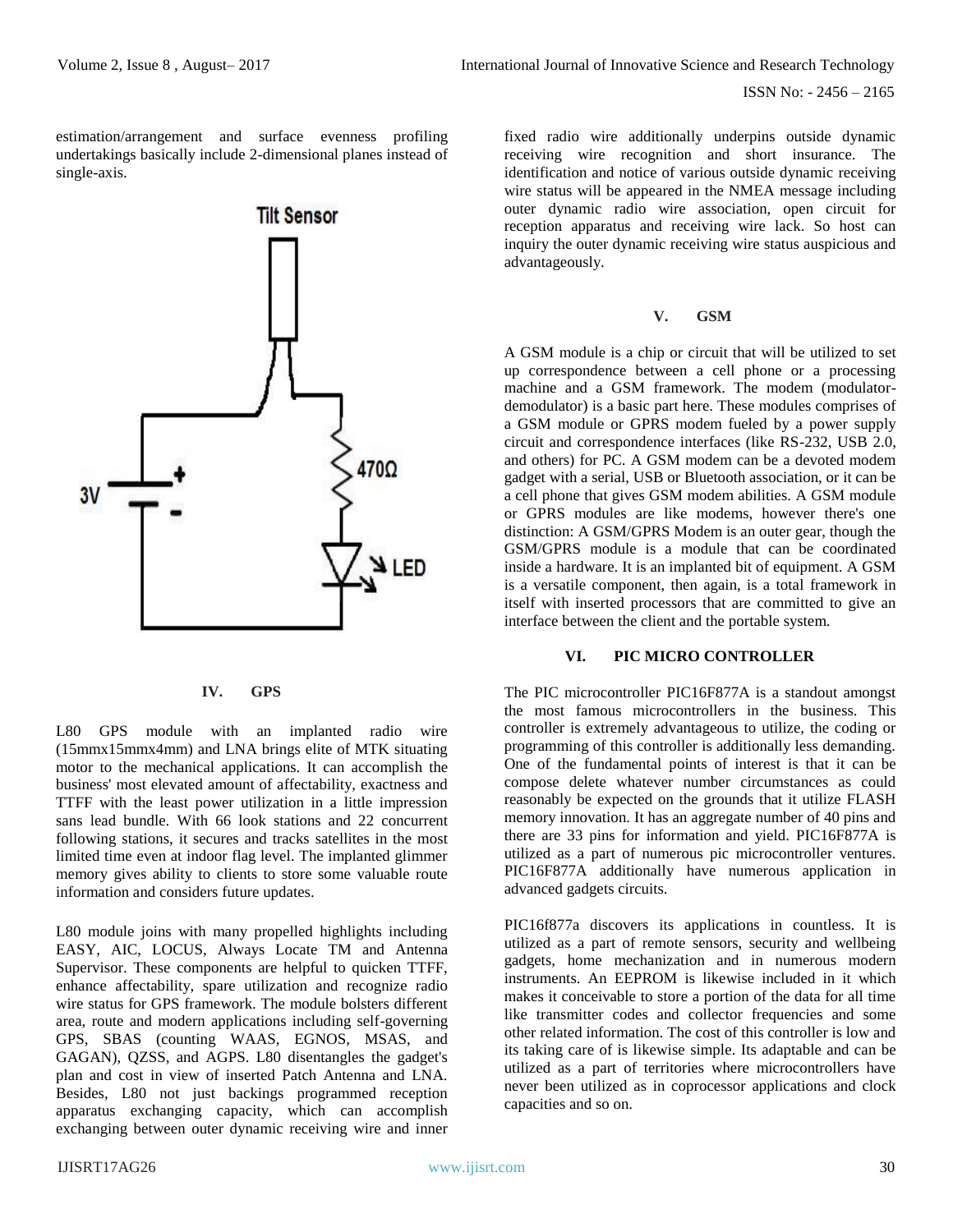## **VII. BLOCK DIAGRAM**



## *A. Output*



## **IX. CONCLUSION**

In this system effective solution is provided to develop the traffic sensing and accident detection which will monitor various parameters of vehicle in-between constant time period and will send this data to the base unit. We have used hardware like PIC microcontroller, GPS, GSM and Sensor modules. Designed system will perform the function of communicating with the ambulance and mobile receiver via GSM. The entire control system provides advantages like minute volume and high reliability. Finally the load on GPS alone is decreased so that the overall power consumption decreases as the GPS consumes more power than any other mobile phone sensor. The delay is reduced between the occurrence of accident and the time the help is reached .

# **VIII. RESULT AND ANALYSIS**

The output is shown in the mobile receiver when the accident scenario is very severe and the help is out of reach. When an accident occur, the tilt sensor sends signal to pic microcontroller to activate the buzzer. If the accident is not fatal, then the buzzer is turned off. When the buzzer is not turned off even after the delay, then the message is sent to the mobile phone through GSM. The message consists of the location showing latitude and longitude coordinates tracked by GPS